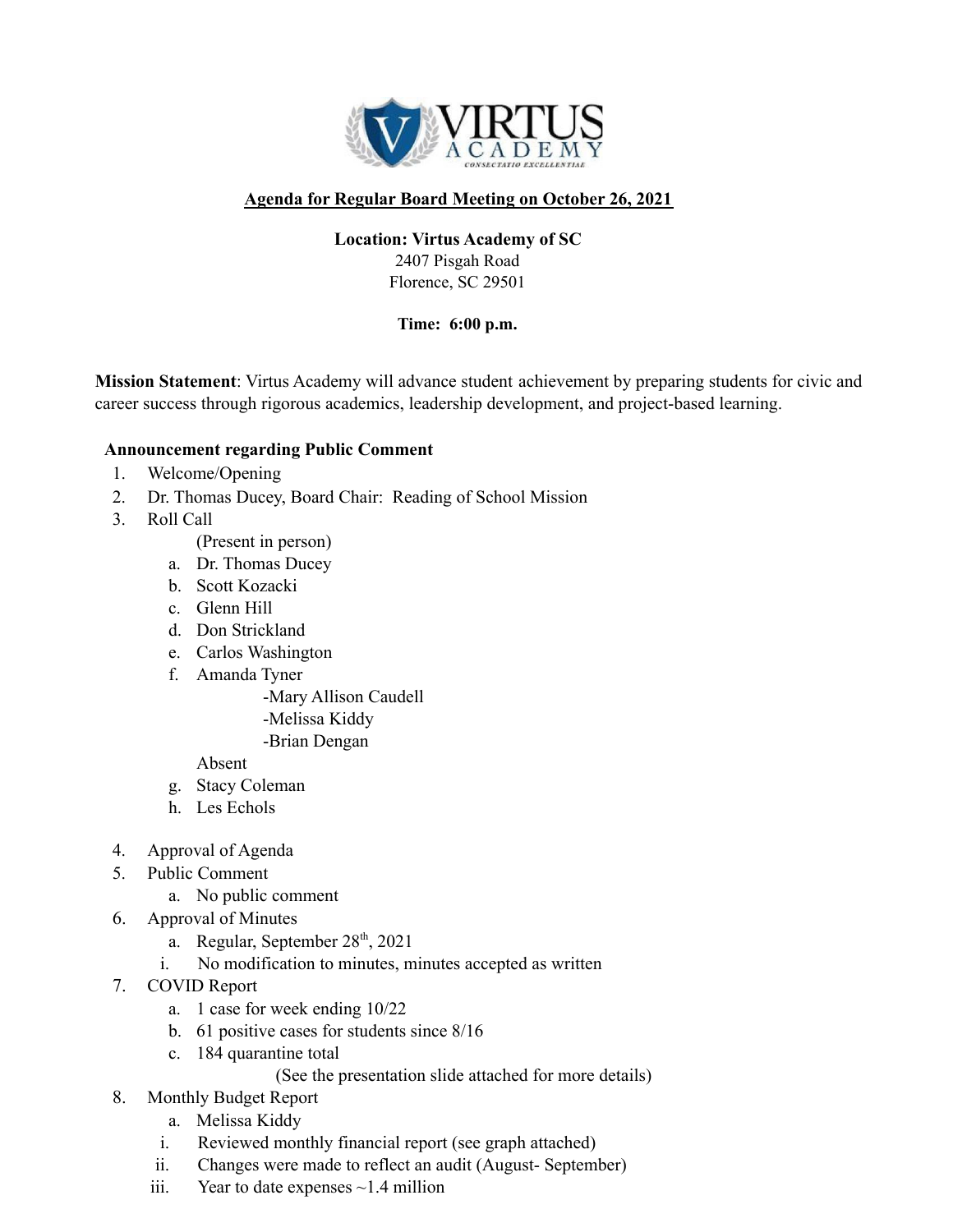- iv. Deficits do not include federal programs(SEERR III, Title I, etc.) funding; once these are included there will be a surplus of \$36,786; there has been some delay in guidance for federal funding from CIE
- v. Nero stated Title I allots came in recently and will be dispersed within the next few weeks
- vi. predicted enrollment was 530-45 day count was 545; this has a large impact on funding
- vii. Cash Balance- As of September \$1,492,691
- viii. Breakdown of the finances are behind the dashboard

-The Board did not have any questions about the monthly budget

- 9. FY 21 Audit Approval
	- a. Melissa Kiddy
	- i. Page 44 of PDF- Custodial Credit Risk

Strickland asked if this has to be done annually Kiddy stated that we must be covered at all times and once this process is done, we will always be covered

ii. Page 12 PDF- Exhibit A

Balance sheet Breaks downs assets (1.9 Million) liabilities (641,738) Net position (1.3 Million)

iii. Page 13 PDF

Change in Net Position (1.2 million; there is a surplus last year of 1.2 Million)

The layout of changes and net positions

iv. Page 14 PDF- Exhibit C

Current fund balance

### **Ouestions**

-Strickland asked if VASC was required to report/include Gatsby 68 and Gatsby 75

Gatsby 68 and Gasby 75 associated with the state retirement plan

-Strickland asked if there is a percentage that needs to be included in the report

For each audit, the auditor will take a look and see what is applicable- there are a few small amounts (~300) that is included. Compared to over 1 million, this probably is not enough to include.

Kiddy stated the auditor will present to the board in more detail what was found in the audit at a later date.

- v. The previous year has helped build the net position
- vi. Audit needs to be approved to include in the bond offering- Ms. Kiddy encouraged the board to review the audit ASAP
- vii. Board reviewed the FY 21 Audit Approval presentation together

Motion to accept the audit- by Ducey

Motion moved by Kozacki Seconded by Tyner

10. Presentation from Specialized Public Finance (Bond Presentation Packet; building of High School)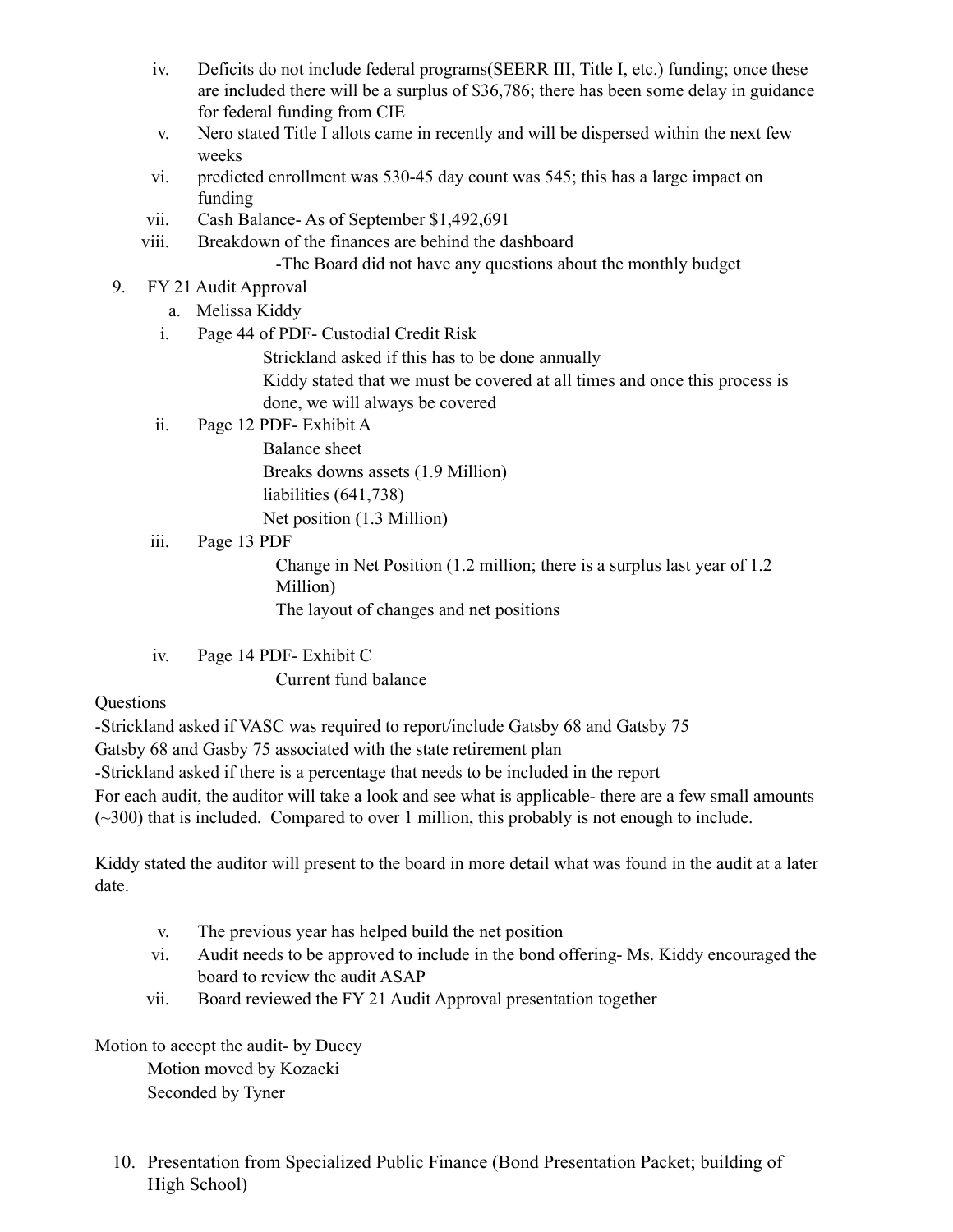- a. Brian Dunagan
	- i. Consist of 2 parts (phase 1 [current] and phase 2 [future] Discussed bond details
		- Max allowable amount (15.5 Million)
		- Estimate \$12,845,000
		- Fixed interest rate 4.79%

### **Phase 1** Slides included:

Sources and uses of funds Annual Net Debt Service Requirements Monthly/ Annual Debt Payments Lease Payment vs. Bond Payments (Savings of  $\sim$ 3 million over the next 10 years) Proformance Forecast -a requirement of covenant is 45 days of cash on hand- B. Dunagan stated that VASC has accomplished this

#### **Phase II**

Overview of the Series Sources and Uses of Funds Annual Net Debt Services Requirement (Starts in 2022 ends 2057) Monthly/ Annual Payment Typo in second bullet- first payment is January 1, 2023 Combined Debt Services Proforma Forecast

Key Financial Covenants

Debt Service Coverage

Days Cash on Hand

# Financing Data

Timeline

11/4/2021- Print and post limited offering memorandum 11/18/2021- Bond pricing -bonds are priced in the market -Bond Purchase Agreement executed 11/30/2021- Closing - The Bonds delivered and proceeds available to borrower

The bond document states that if you go below 1.1, you have to contact an auditor to get back on track to avoid default. 45 days to make that plan if needed

Once both bonds are in place,  $\sim$ 11,000 rent a month

The resolution will be discussed in the executed session

- 11. Establishment of High School Advisory Committee
	- a. Nero and Strickland met with FDTC last week about using the FDTC campus for 1-2 years for High School students
	- i. Meeting focused on mostly to provide FDTC with information on VASC needs
	- ii. Strickland stated that FDTC seemed optimistic and did some research on how the logistics will look
	- iii. Strickland stated that should be hearing a proposal soon from FDTC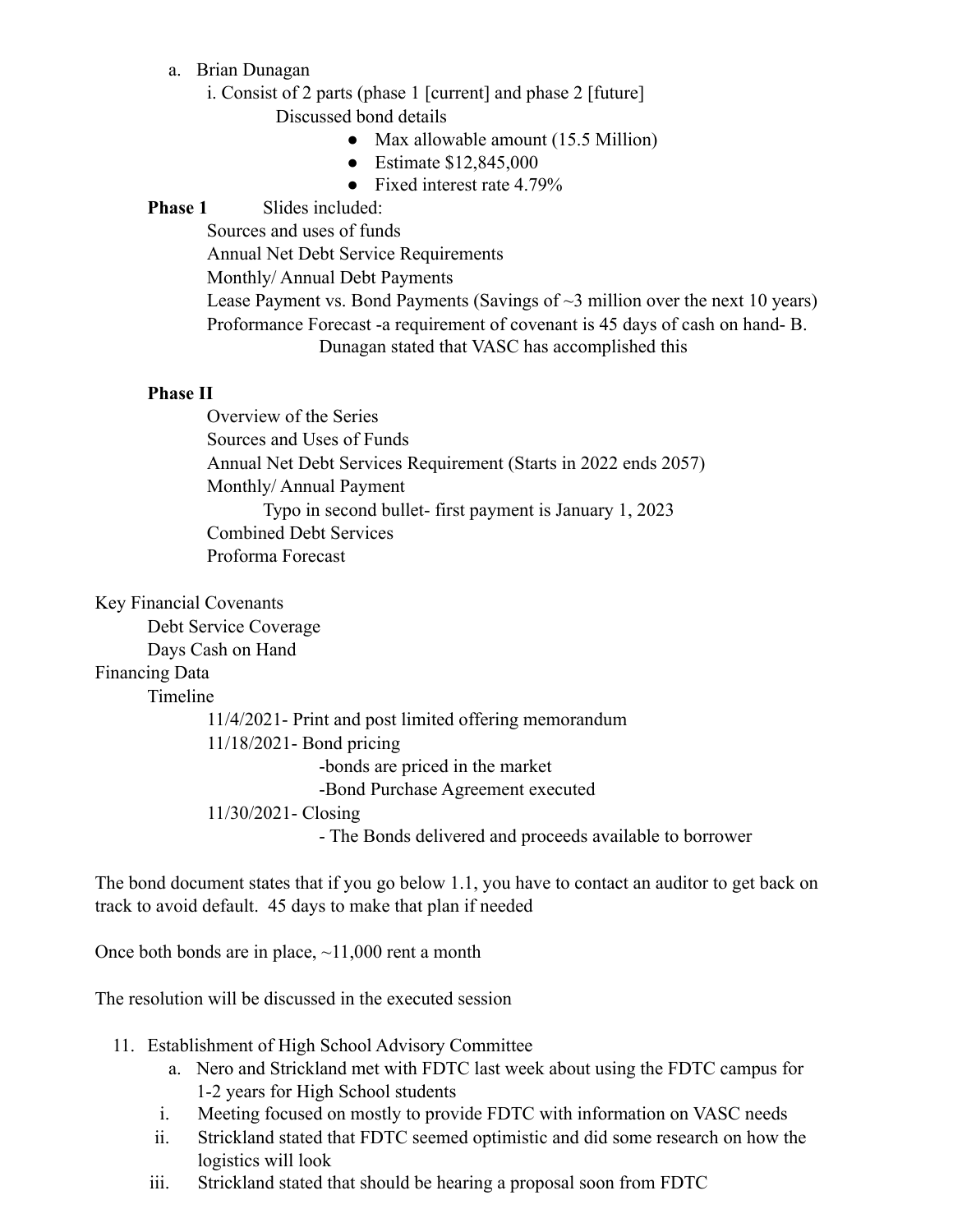- 1. Proposal will include
	- a. safety
	- b. lunch options
	- c. separation of FDTC and VASC students
- iv. Kozacki asked if we were paying for services or if it will be a collaboration
	- 1. Strickland stated that no expectations as of now but should be included in the proposal
- v. Nero stated that she sent out a survey about SRO and let it be known that VASC is interested in hiring an SRO (this person will be part of the sheriff's office and will possibly be based on the FDTC campus for VASC students if proposal goes through)
- vi. Committee Member Nominees

-Glenn Hill, Carlos Washington, Don Strickland, and Tom Ducey (Board) -Padgett, Hill, Dargan, Nero (Staff and Admin)

-All communication will be a public record.

Meetings need to include public comment, agenda, notes, and prepared packets.. This needs to be posted 24 hours beforehand. (per Mary Allison Caudell)

Carlos Washington - moved to put into motion to approve committee Glenn Hill- Seconded

12. Principal's Report

a. Nero presented PBIS pep rally and September's Employee of the Month- Nurse Lee Academics Update

- 1) September MAP Data- Projection of how students will do for SCREADY and SCPass)
	- a) Goal is to reduce not met by 50 % (ELA)
	- b) Goal is to reduce not met by 50 % (Math)

Kozacki asked if there was a way to compare MAP data in the district Nero stated that there is not a way to compare; we use SCReady and SCPASS to compare to other schools in the district

- b. Enrollment
- i. Goal-31 students in the next few weeks

# **ii. Runyan NOTES- please include here**

Transportation questions per parents who are enrolling

-will the bus come to the house

-background check of bus driver

-pedestrian and students on bus or just students

- bus drivers trained to work with kids
- -where will drop off be

Clarification was asked about 3rd grade due to the loss of a 3rd teacher and enrollment numbers was discussed

Kozacki asked if there is currently recruiting 3rd-grade teacher; Nero stated currently looking for a teacher

Runyan proposed to stop recruitment of 1st and 2nd grade so that we are in compliance of the charter; Ducey stated that doing this would affect the funding reports and the projected funding data 1) 45th Day Count

Ducey asked for Brian Dungan to stay for Executive Session General Session Ended at 7:10 PM